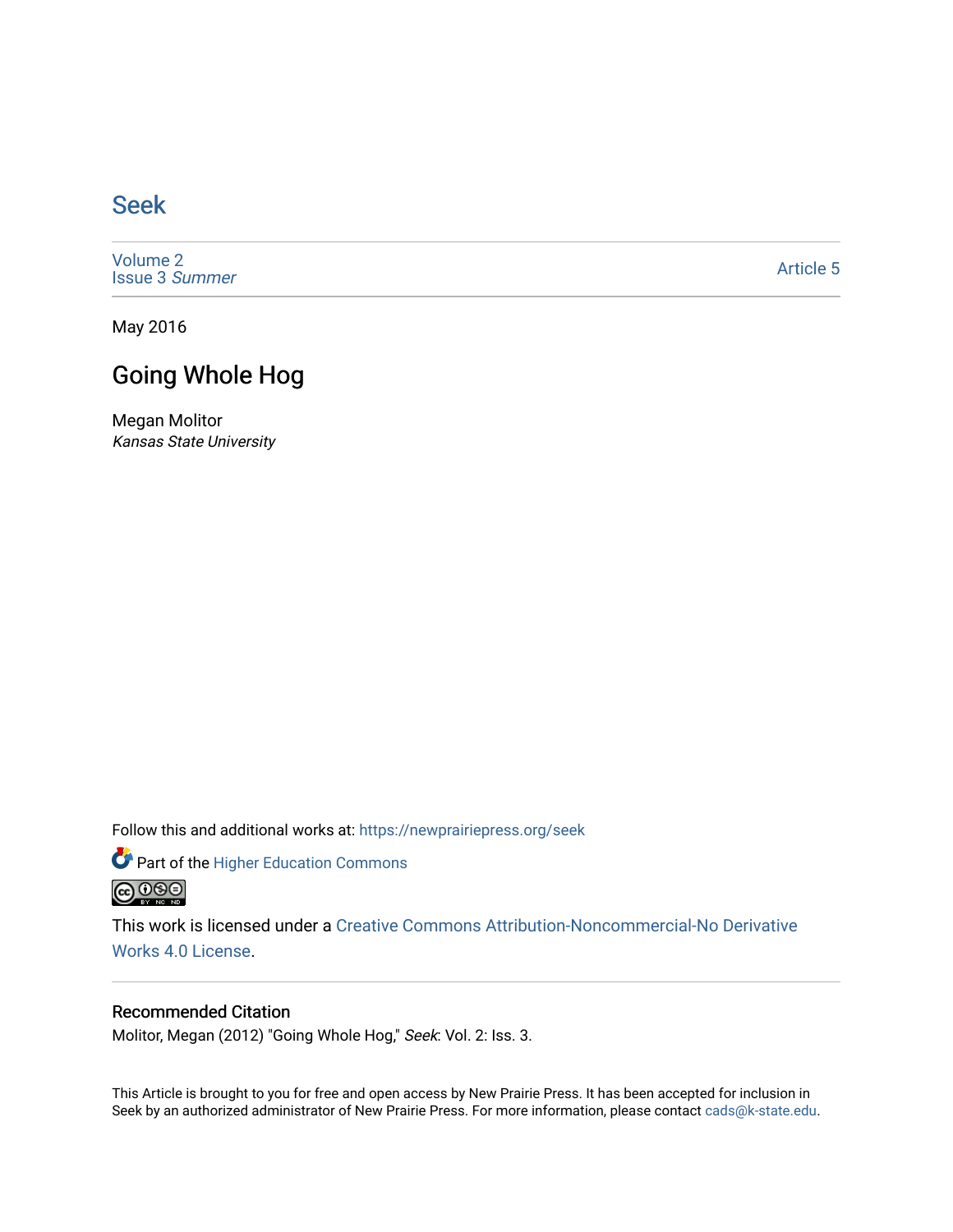Molitor: Going Whole Hog

## *Institute helps researchers develop detection tools for deadly swine diseases*